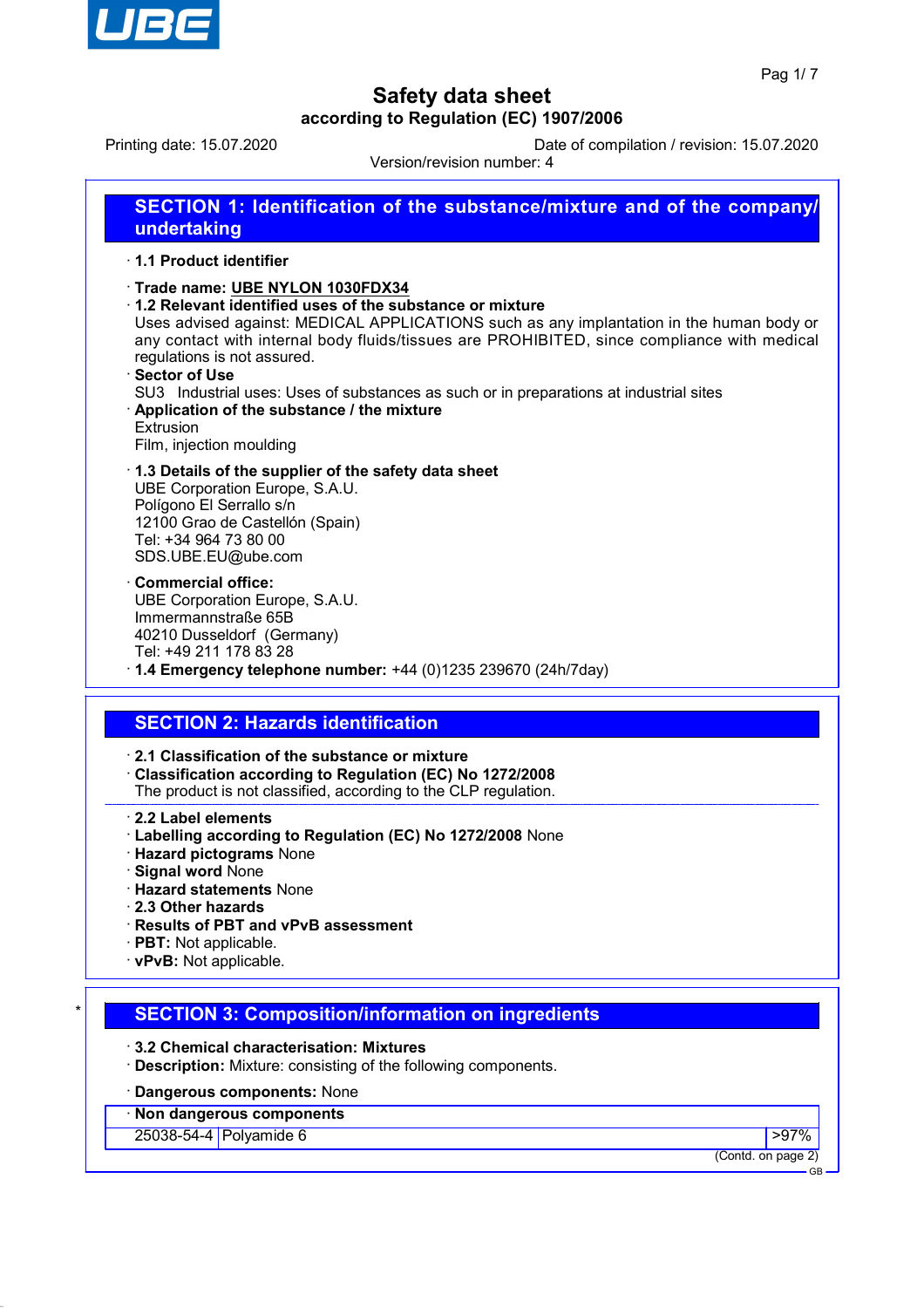

Printing date: 15.07.2020 Date of compilation / revision: 15.07.2020

Version/revision number: 4

### **Trade name: UBE NYLON 1030FDX34**

Others and the contract of the contract of the contract of the contract of the contract of the contract of the contract of the contract of the contract of the contract of the contract of the contract of the contract of the

## **SECTION 4: First aid measures**

- · **4.1 Description of first aid measures**
- · **General information:**

Immediately remove any clothing soiled by the product. Take affected persons out into the fresh air.

- Seek medical treatment.
- · **After inhalation:**

If exposed to vapors from heating and molding material , remove to fresh air .

- If symptoms, coughing and discomfort in nose and throat remain, get medical attention.
- · **After skin contact:**

Immediately wash with water and soap and rinse thoroughly.

- If redness, itching or burning sensation develops, get medical attention.
- After contact with the molten product, cool rapidly with cold water.
- Do not pull solidified product off the skin.

Seek medical treatment.

#### · **After eye contact:**

Inmediately flush exposed area with copious amounts of tepid water for at least 15 minutes If redness, itching or burning sensation develops, do not rub eyes and immediately get medical attention.

#### · **After swallowing:**

Rinse out mouth and then drink plenty of water.

Do not induce vomiting; call for medical help immediately.

- · **4.2 Most important symptoms and effects, both acute and delayed** At molten state, expected to cause burns to skin.
- Irreversible dermatitis will occur if you do not wash affected skin immediately and thoroughly.
- · **4.3 Indication of any immediate medical attention and special treatment needed** Treatment: Treat according to symptoms (decontamination, vital functions), no known specific
- antidote.

## **SECTION 5: Firefighting measures**

- · **5.1 Extinguishing media**
- · **Suitable extinguishing agents: Water**

Fire-extinguishing powder Carbon dioxide

Use fire extinguishing methods suitable to surrounding conditions.

- · **For safety reasons unsuitable extinguishing agents:** Not known
- · **5.2 Special hazards arising from the substance or mixture** In case of fire, the following can be released: Carbon monoxide (CO) Carbon Dioxide (CO2) Under certain fire conditions, traces of other toxic gases cannot be excluded, e.g.: Hydrogen cyanide (HCN)
	- Ammonia (NH3)
- · **5.3 Advice for firefighters**
- · **Protective equipment:**
- Firefighters should wear appropriate protective equipment Mouth respiratory protective device.

(Contd. on page 3)

GB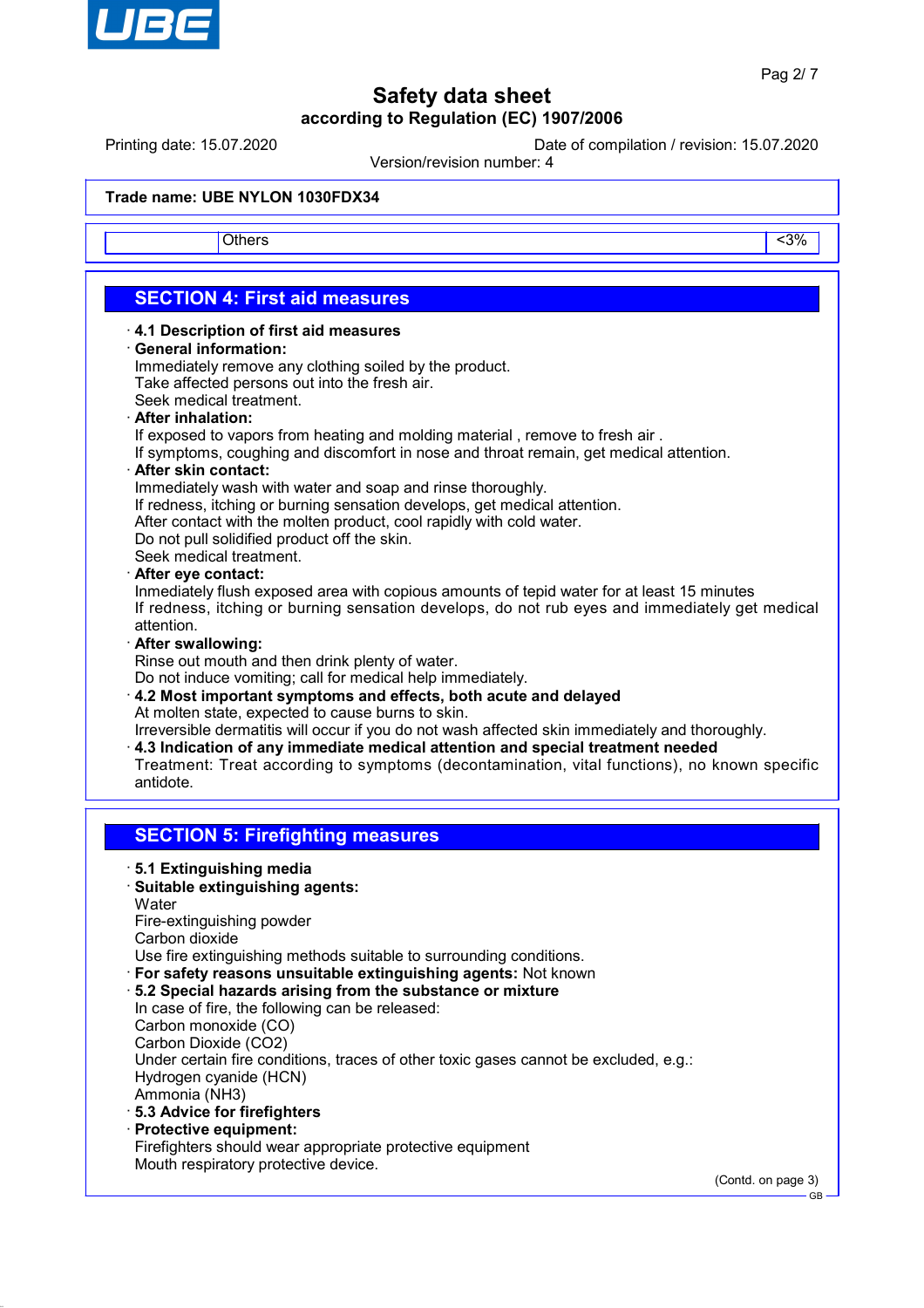

Printing date: 15.07.2020 Date of compilation / revision: 15.07.2020

Version/revision number: 4

#### **Trade name: UBE NYLON 1030FDX34**

· **Additional information**

Cool endangered receptacles with water spray.

Collect contaminated fire fighting water separately. It must not enter the sewage system.

## **SECTION 6: Accidental release measures**

· **6.1 Personal precautions, protective equipment and emergency procedures** Stop leak if you can do so without risk

Remove combustible materials

Ensure adequate ventilation

Use personal protective equipment as indicated in paragraph 8

- · **6.2 Environmental precautions:** Do not allow to enter sewers/ surface or ground water.
- · **6.3 Methods and material for containment and cleaning up:** Sweep up to prevent slipping on polymer pellets Send for recovery or disposal in suitable receptacles.
	- Dispose contaminated material as waste according to item 13.
- · **6.4 Reference to other sections** See Section 7 for information on safe handling. See Section 8 for information on personal protection equipment. See Section 13 for disposal information.

## **SECTION 7: Handling and storage**

· **7.1 Precautions for safe handling**

Keep away from foodstuffs, beverages and feed. Immediately remove all soiled and contaminated clothing Wash hands before breaks and at the end of work. Do not eat, drink, smoke or sniff while working. Melted state: Avoid skin contact with the liquefied material. Avoid breathing dust/fume/vapours. · **Information about fire - and explosion protection:** Protect against electrostatic charges.

- · **7.2 Conditions for safe storage, including any incompatibilities**
- · **Storage:**
- · **Requirements to be met by storerooms and receptacles:** Store in cool, dry conditions in well sealed receptacles.
- · **Information about storage in one common storage facility:** Not required.
- · **Further information about storage conditions:** Protect from heat and direct sunlight.
- · **7.3 Specific end use(s)**

No further relevant information available. See item 1.2

## **SECTION 8: Exposure controls/personal protection**

· **Additional information about design of technical facilities:** Adequate ventilation should be maintained at handing. Additionally, local exhaust ventilation recommended at melting process.

(Contd. on page 4)

GB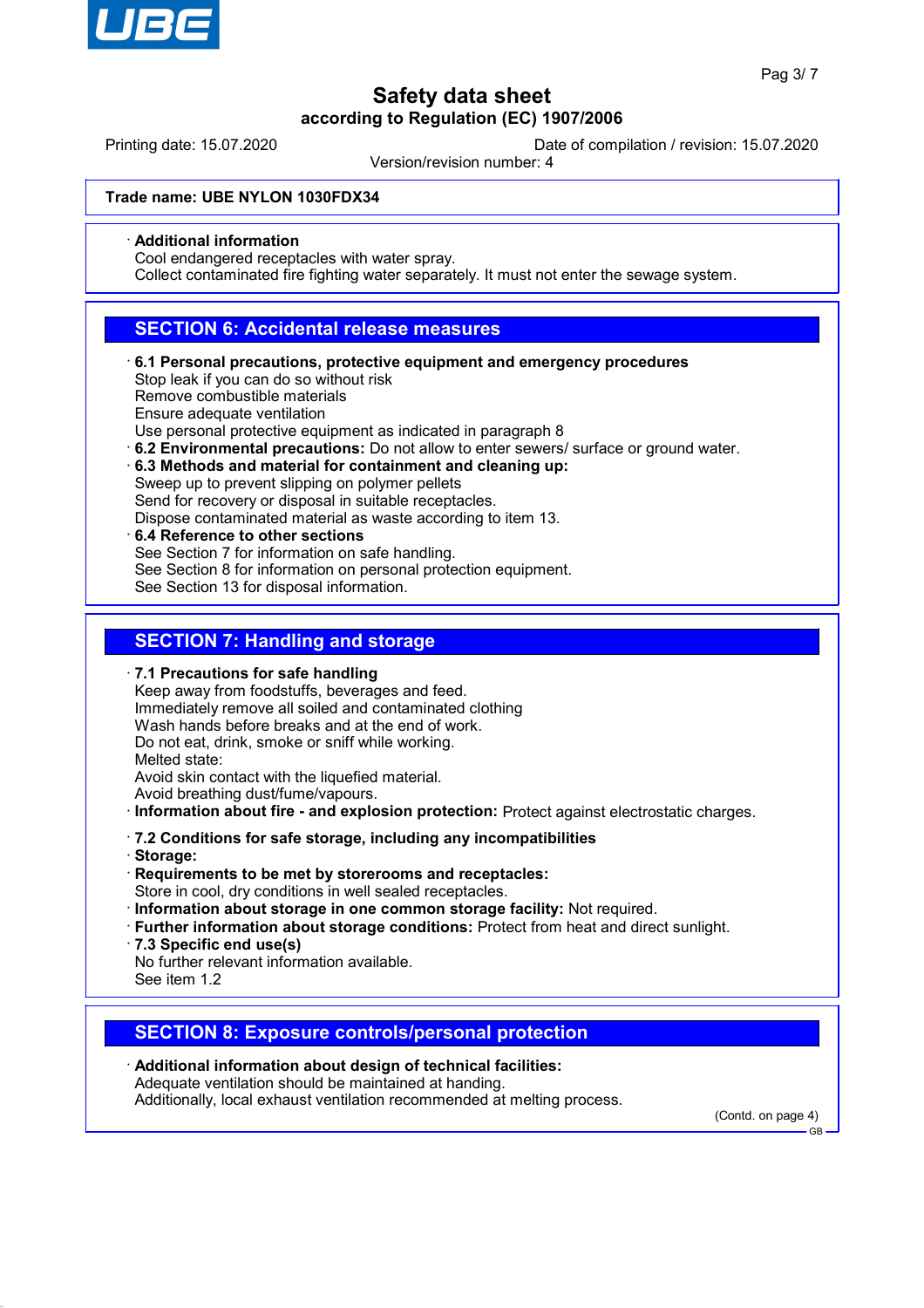

Printing date: 15.07.2020 Date of compilation / revision: 15.07.2020

Version/revision number: 4

### **Trade name: UBE NYLON 1030FDX34**

- · **8.1 Control parameters** · **Ingredients with limit values that require monitoring at the workplace:** The product does not contain any relevant quantities of materials with critical values that have to be monitored at the workplace. · **Additional information:** The lists valid during the making were used as basis.
- 
- · **8.2 Exposure controls**
- · **Personal protective equipment:**
- · **General protective and hygienic measures:**
- The usual precautionary measures are to be adhered to when handling chemicals.
- · **Respiratory protection:** Not necessary if room is well-ventilated. Use suitable respiratory protective device in case of insufficient ventilation. Wear a respirator conforming to EN140 at least with Type A filter.
- · **Protection of hands:** Molten state:



Protective gloves

Heat protection gloves

· **Material of gloves** Leather gloves

· **Eye protection:**



Safety glasses

Safety goggles should be worn. At treating hot polymer or molten polymer, face shield should be recommended.

**Skin and body protection: Protective work clothing** 

Limitation and supervision of exposure into the environment

Prevent the material from spreading into the environment.

| <b>SECTION 9: Physical and chemical properties</b>        |                           |                    |
|-----------------------------------------------------------|---------------------------|--------------------|
| 9.1 Information on basic physical and chemical properties |                           |                    |
| $\cdot$ General Information                               |                           |                    |
| · Appearance:                                             |                           |                    |
| Form:                                                     | Pellets                   |                    |
| Colour:                                                   | White                     |                    |
| · Odour:                                                  | Odourless                 |                    |
| $\cdot$ Odour threshold:                                  | Not determined.           |                    |
| $\cdot$ pH-value:                                         | Not applicable.           |                    |
| Change in condition                                       |                           |                    |
| Melting point/freezing point:                             | 215-225 °C                |                    |
| Initial boiling point and boiling range: Undetermined.    |                           |                    |
| · Flash point:                                            | Not applicable.           |                    |
| · Flammability (solid, gas):                              | Product is not flammable. |                    |
|                                                           |                           | (Contd. on page 5) |

GB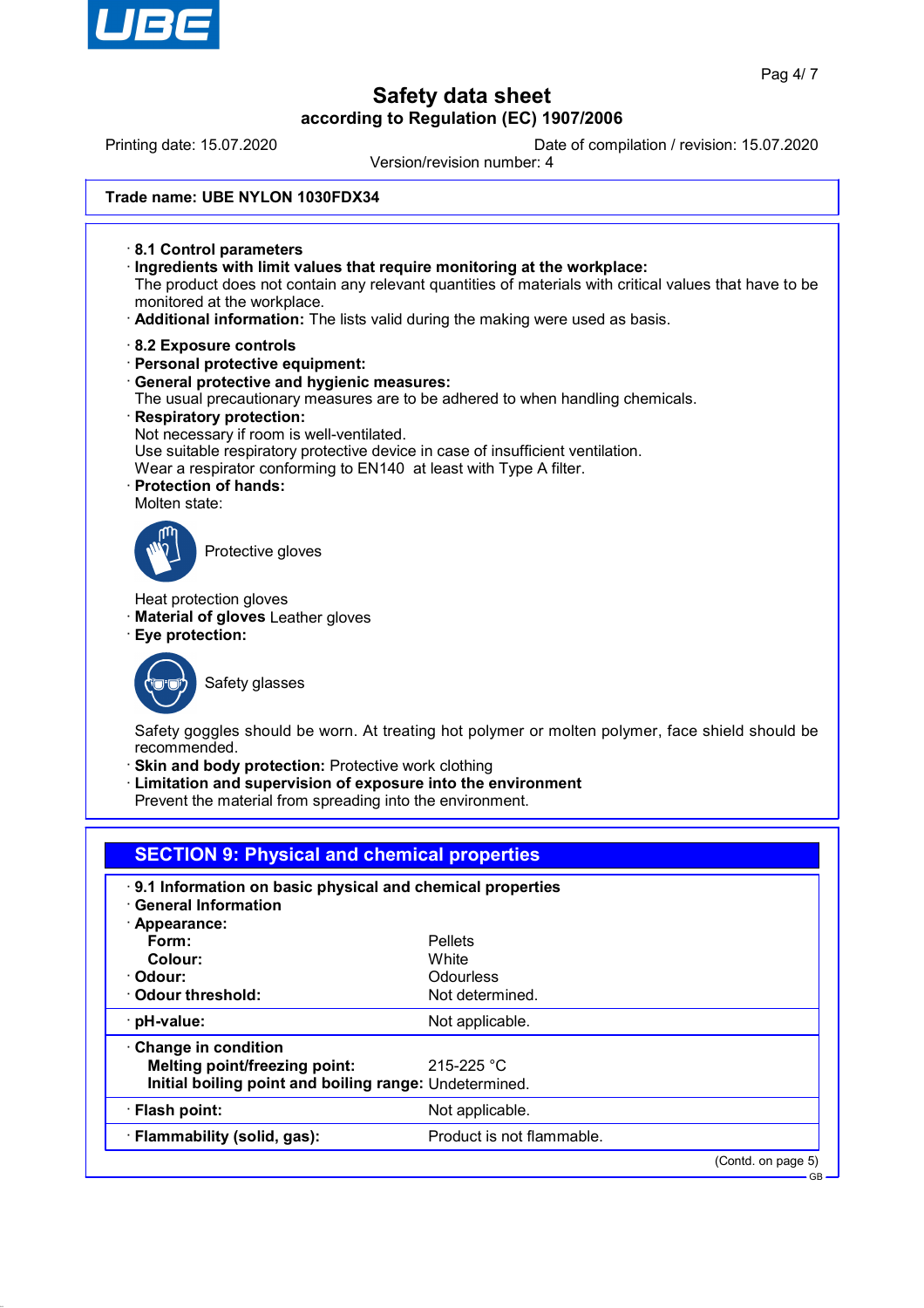

Printing date: 15.07.2020 Date of compilation / revision: 15.07.2020

Version/revision number: 4

### **Trade name: UBE NYLON 1030FDX34**

| · Ignition temperature                    | $>400$ °C                                     |
|-------------------------------------------|-----------------------------------------------|
| <b>Decomposition temperature:</b>         | Not determined.                               |
| · Auto-ignition temperature:              | Not determined.                               |
| <b>Explosive properties:</b>              | Product does not present an explosion hazard. |
| <b>Explosion limits:</b>                  |                                               |
| Lower:                                    | Not applicable.                               |
| Upper:                                    | Not applicable.                               |
| · Vapour pressure:                        | Not applicable.                               |
| Density at 20 °C:                         | 1.09-1.19 $g/cm3$                             |
| <b>Relative density</b>                   | Not determined.                               |
| · Vapour density                          | Not applicable.                               |
| <b>Evaporation rate</b>                   | Not applicable.                               |
| Solubility in / Miscibility with          |                                               |
| water:                                    | Insoluble.                                    |
| · Partition coefficient: n-octanol/water: | Not determined.                               |
| · Viscosity:                              |                                               |
| Dynamic at 20 °C:                         | 244-268 ml/g                                  |
| Kinematic:                                | Not applicable.                               |
| · Solvent content:                        |                                               |
| VOC (EC)                                  | 0.00%                                         |
| ⋅ 9.2 Other information                   | No further relevant information available.    |

## **SECTION 10: Stability and reactivity**

- · **10.1 Reactivity** Stable under ordinary conditions of use and storage.
- · **10.2 Chemical stability**
- Stable at environment temperature.
- The product is stable if stored and handled as prescribed/indicated
- · **Thermal decomposition / conditions to be avoided:**
- No decomposition if used according to specifications.
- · **10.3 Possibility of hazardous reactions**
- No hazardous reactions if stored and handled as prescribed/indicated.
- · **10.4 Conditions to avoid** Avoid heat, flames, sparks and other sources of ignition.
- Avoid high temperature
- · **10.5 Incompatible materials:** Oxidizing agents, acids, bases and reactive agents.
- · **10.6 Hazardous decomposition products:**
- Carbon monoxide and carbon dioxide Hydrogen cyanide (prussic acid)
- Ammonia

## **SECTION 11: Toxicological information**

· **11.1 Information on toxicological effects**

· **Acute toxicity** Based on available data, the classification criteria are not met.

(Contd. on page 6)

GB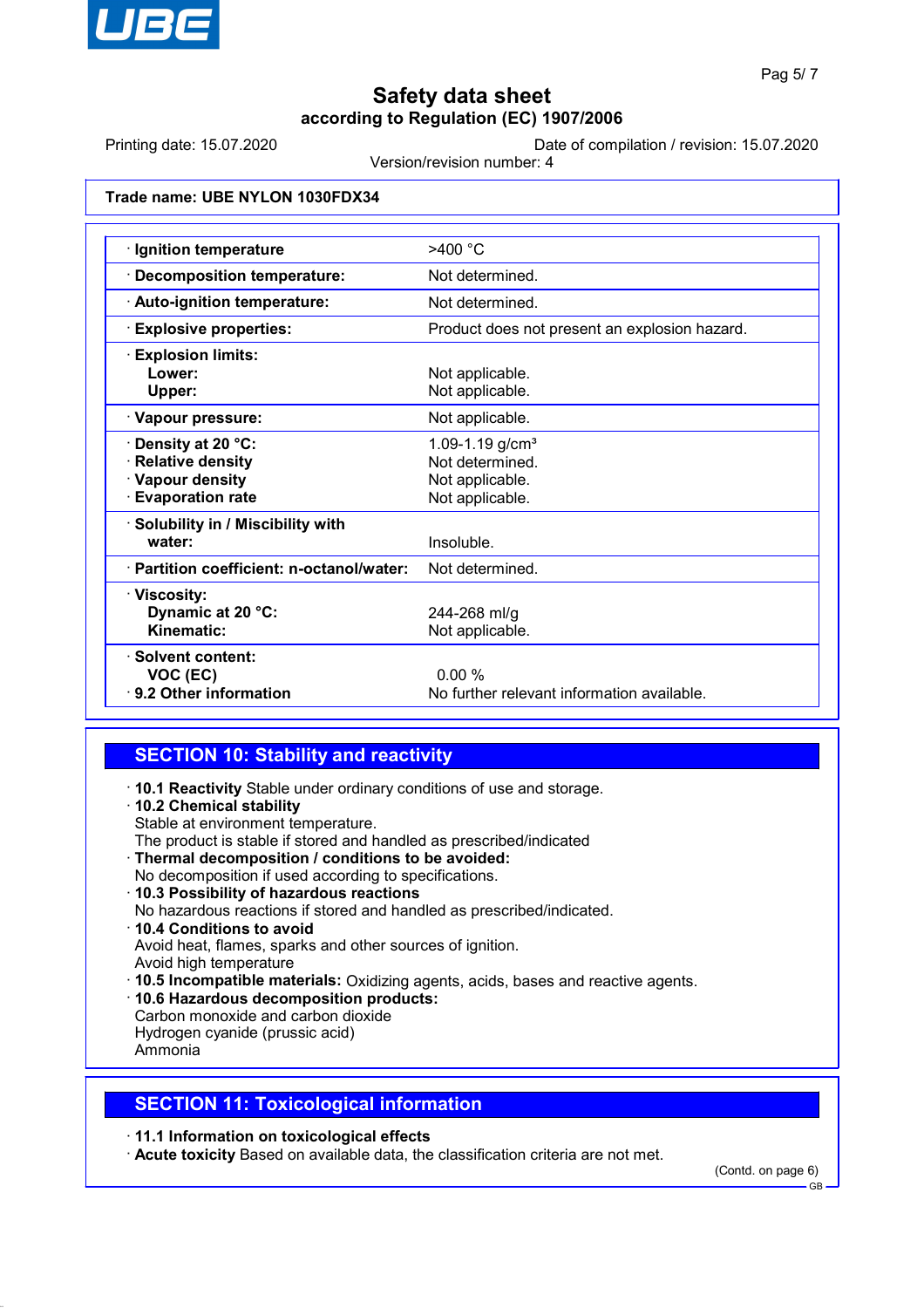

Printing date: 15.07.2020 Date of compilation / revision: 15.07.2020

Version/revision number: 4

### **Trade name: UBE NYLON 1030FDX34**

- · **Primary irritant effect:**
- · **Skin corrosion/irritation** Not classified (Lack of data)
- · **Serious eye damage/irritation** Not classified (Lack of data)
- · **Respiratory or skin sensitisation** Not classified (Lack of data)
- · **Other information (about experimental toxicology):**
- Aspiration hazard: No further relevant information available.
- · **CMR effects (carcinogenity, mutagenicity and toxicity for reproduction)** No further relevant information available.
- · **Germ cell mutagenicity** Based on available data, the classification criteria are not met.
- · **Carcinogenicity** Based on available data, the classification criteria are not met.
- · **Reproductive toxicity** Based on available data, the classification criteria are not met.
- · **STOT-single exposure** Based on available data, the classification criteria are not met.
- · **STOT-repeated exposure** Based on available data, the classification criteria are not met.
- · **Aspiration hazard** Based on available data, the classification criteria are not met.

### **SECTION 12: Ecological information**

- · **12.1 Toxicity**
- · **Aquatic toxicity:** No further relevant information available.
- · **12.2 Persistence and degradability** No further relevant information available.
- · **12.3 Bioaccumulative potential** No further relevant information available.
- · **12.4 Mobility in soil** No further relevant information available.
- · **12.5 Results of PBT and vPvB assessment**
- · **PBT:** Not applicable.
- · **vPvB:** Not applicable.
- · **12.6 Other adverse effects** No further relevant information available.

## **SECTION 13: Disposal considerations**

- · **13.1 Waste treatment methods**
- · **Recommendation**
- Chemical residues generally count as special waste
- Must not be disposed together with household garbage. Do not allow product to reach sewage system.

Disposal must be made according to official regulations.

- · **Uncleaned packaging:**
- · **Recommendation:**

Packaging may contain residues of the product and should be treated accordingly. Disposal must be made according to official regulations.

| <b>SECTION 14: Transport information</b>                       |  |  |
|----------------------------------------------------------------|--|--|
| The substance is not classified under transport<br>regulations |  |  |
| Not applicable                                                 |  |  |
| The substance is not classified under transport<br>regulations |  |  |
| (Contd. on page 7)<br>$GB -$                                   |  |  |
|                                                                |  |  |